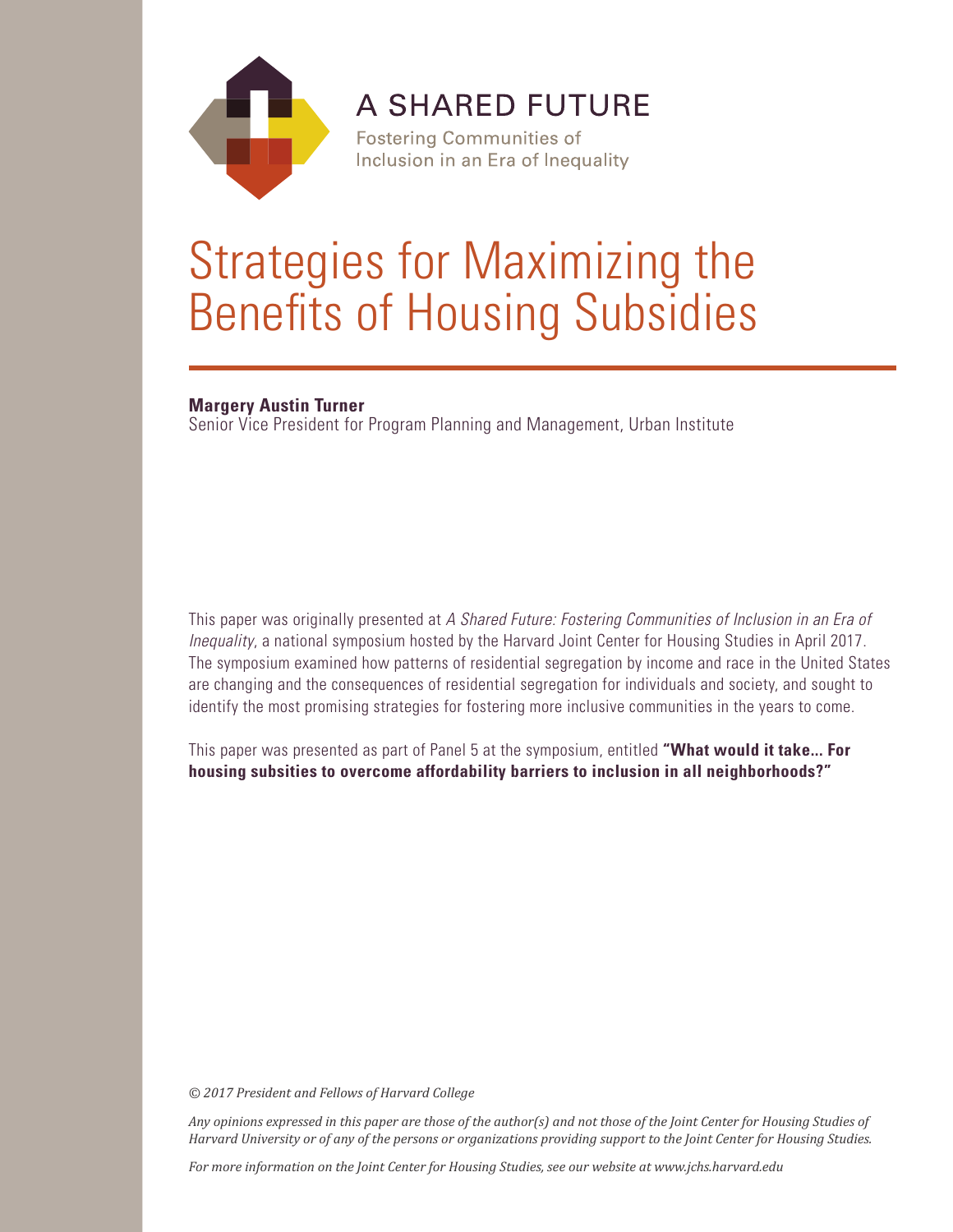#### **Where We Live Really Matters for People's Well-Being and Long-Term Life Chances**

Raj Chetty's recent findings extend a substantial body of research on the importance of place, establishing that where we live matters to our well-being and long-term life chances.<sup>[1](#page-1-0)</sup> Compelling evidence shows that every year of exposure to a more opportunity-rich community improves a child's chances of economic success as an adult.<sup>[2](#page-1-1)</sup> And children whose parents were able to escape from deeply poor neighborhoods (through the Moving to Opportunity experiment) achieved substantially better outcomes as young adults than those in a control group.<sup>[3](#page-1-2)</sup> Life expectancies can differ by as much as twenty years between rich and poor neighborhoods within the same city.<sup>[4](#page-1-3)</sup> And other recent research finds that living in a highpoverty neighborhood undermines some outcomes across generations.[5](#page-1-4) High levels of residential segregation and poverty concentration block economic mobility and exacerbate inequality, undermining our nation's vitality and economic performance. These findings argue strongly that scarce housing subsidy resources should enable lower-income families to live in neighborhoods of their choice that offer a decent quality of life and access to opportunities for both parents and children.

### **Federal Housing Policies Have Often Undermined of Neighborhood Choice and Inclusion**

For much of the 20th century, federal housing programs (aimed at assisting both lowincome renters and aspiring homeowners) have intersected with exclusionary land use regulations and discriminatory market practices to block low-income families and people of color from communities that offer safety, good schools, a healthy environment, and homeownership opportunities. The historical record clearly demonstrates that our nation's stark patterns of racial segregation and poverty concentration were established through public policy, including the enforcement of restrictive covenants, local land use regulations,

<span id="page-1-0"></span>**<sup>1</sup>** This literature is discussed more fully in the introductory paper for this symposium. Also see Ellen and Turner (1997) and Turner and Rawlings (2009) for reviews of research on neighborhood effects. **<sup>2</sup>** Chetty and Hendren (2015).

<span id="page-1-2"></span><span id="page-1-1"></span>**<sup>3</sup>** Chetty, Hendren, and Katz (2015).

<span id="page-1-3"></span>**<sup>4</sup>** Mapping Life Expectancy (2014).

<span id="page-1-4"></span>**<sup>5</sup>** Sharkey (2013).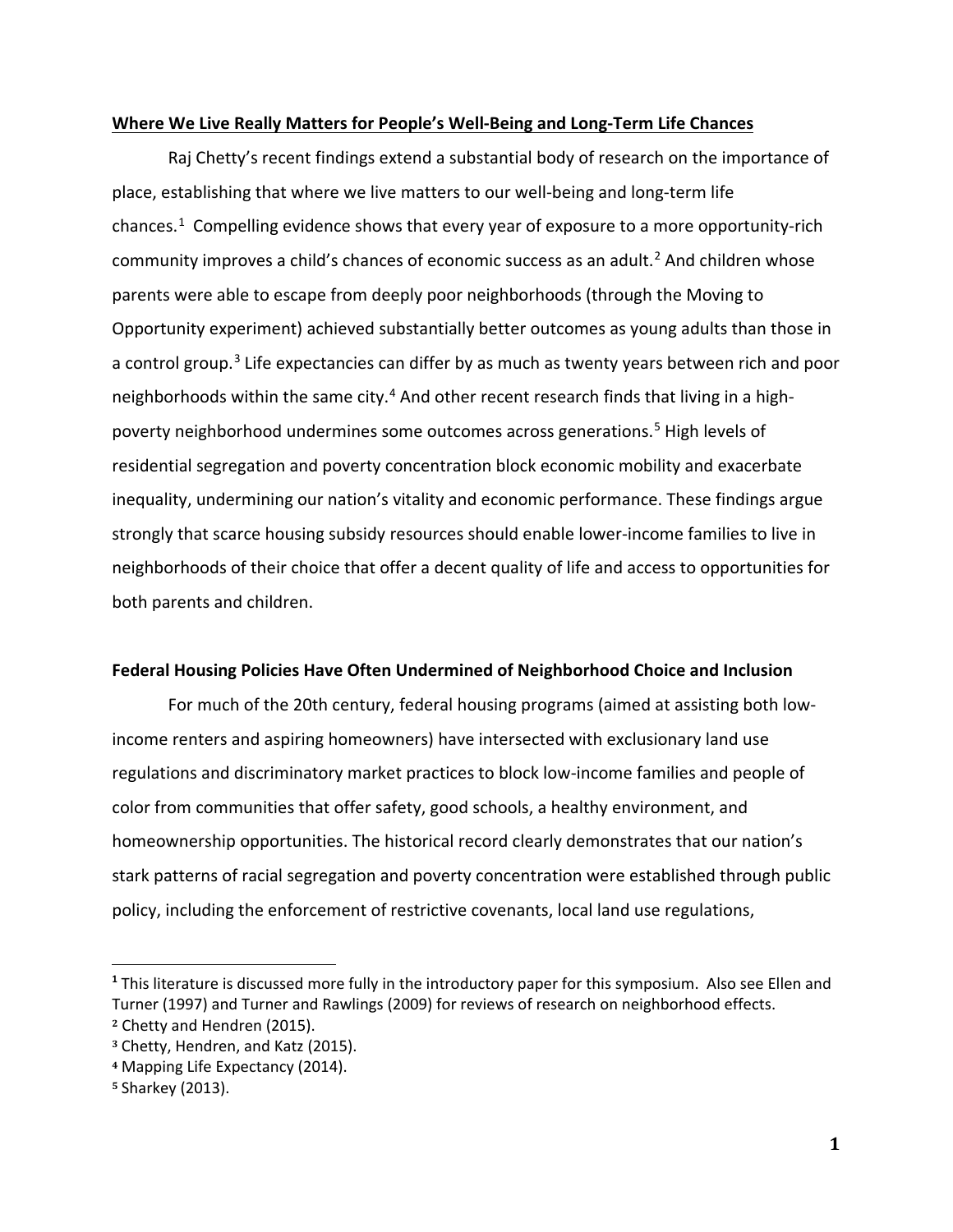underwriting requirements for federally insured mortgage loans, federally funded urban renewal strategies, and siting and occupancy regulations for public housing.<sup>[6](#page-2-0)</sup>

At its inception, federally subsidized rental housing (targeted to households at the bottom of the income ladder) was largely segregated by race as a matter of law. Beginning immediately after World War II, when thousands of public housing units were built to address the nation's housing shortage, housing developments built in black neighborhoods (and on isolated tracts of vacant land) were designated exclusively for occupancy by blacks, while separate developments were built in white neighborhoods for occupancy by whites.<sup>[7](#page-2-1)</sup> Urban renewal projects of the 1950s and 60s further exacerbated racial segregation and the concentration of poverty. In cities across the country, the Urban Renewal program targeted "slum" neighborhoods for redevelopment and relocated the mostly low-income black residents to public housing in already segregated neighborhoods.<sup>[8](#page-2-2)</sup> At the same time, the Federal Housing Administration's mortgage insurance program encouraged and enabled moderate- and middleincome white families to buy homes in predominantly white suburbs (from which minorities were largely excluded) and discouraged mortgage lending in racially mixed or minority neighborhoods.[9](#page-2-3)

In 1968, the Fair Housing Act charged HUD to combat the longstanding patterns of housing discrimination and segregation that block free and fair access to housing and neighborhoods. Despite this mandate, the Department continued to acquiesce to local decisions about the siting and occupancy of public housing.<sup>[10](#page-2-4)</sup> By the 1980s, most public housing residents were black and living in developments isolated from mainstream economic and social opportunities.<sup>[11](#page-2-5)</sup> The racial and economic isolation of these communities was further exacerbated by tenant selection policies that targeted housing subsidies to those with the most severe housing needs.<sup>[12](#page-2-6)</sup>

<span id="page-2-0"></span> **<sup>6</sup>** Massey and Denton (1993); Polikoff (2006).

<span id="page-2-1"></span>**<sup>7</sup>** Hirsch (2000).

<span id="page-2-2"></span>**<sup>8</sup>** Ibid.

<span id="page-2-3"></span>**<sup>9</sup>** Ibid.

<span id="page-2-4"></span>**<sup>10</sup>** Hirsch (2000); Hirsch (2003).

<span id="page-2-5"></span>**<sup>11</sup>** Hirsch (2003).

<span id="page-2-6"></span>**<sup>12</sup>** Spence (1993); Popkin et al. (2000).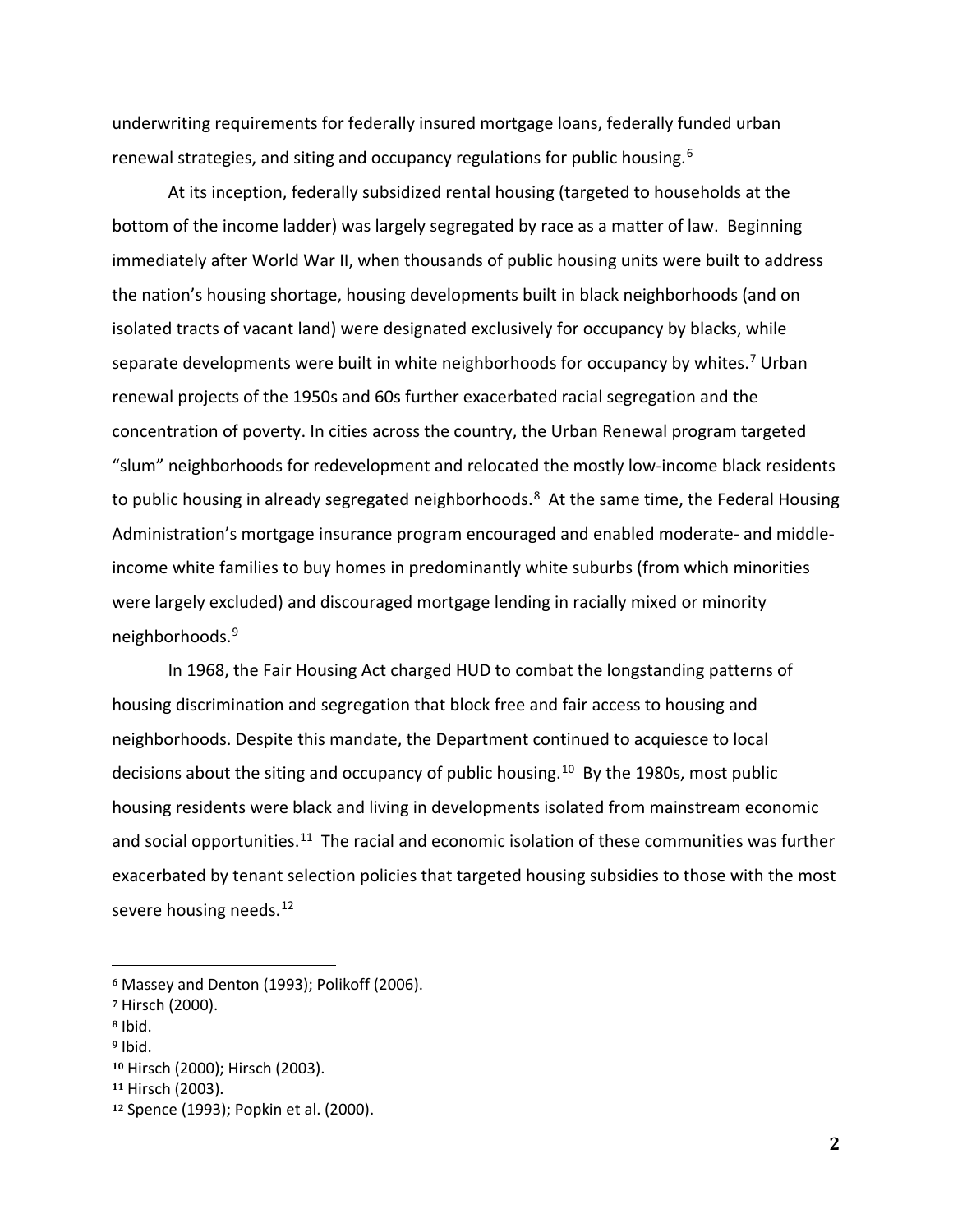In the 1960s and '70s, Congress created new programs to subsidize the development of rental housing, making it affordable for low-income renters. Private (or nonprofit) entities rather than public housing agencies owned and managed the new generation of subsidized housing developments. Nonetheless, their locations were constrained by local zoning and land use regulations. HUD's site and neighborhood standards were intended to prevent the overconcentration of assisted housing in high-poverty and predominantly minority neighborhoods, and to expand affordable housing availability in non-poor neighborhoods. But these standards were not vigorously enforced and allowed for numerous exceptions.<sup>[13](#page-3-0)</sup> As a result, most of the rental housing developed for low-income families was located in central cities, and often in the same lower-income neighborhoods as public housing.<sup>[14](#page-3-1)</sup> Thus, the second generation of federally subsidized housing production—like the first—largely failed to offer low-income renters access to high-quality neighborhood environments, thereby reinforcing existing patterns of segregation and poverty concentration. [15](#page-3-2)

## **Today's Federal Housing Subsidy Policies Fall Short of Their Potential to Promote Neighborhood Choice and Inclusion**

In principle, the federal housing voucher program gives families at the bottom of the income ladder the ability to move to neighborhoods of their choice. However, the program has never realized its full potential to provide low-income families access to lower-poverty and less segregated communities. Housing vouchers have consistently been found to produce better locational outcomes than traditional public housing, but they perform better in this regard for recipients who live in suburban areas than for those in central cities, for white recipients than for African-Americans and Hispanics, and for the elderly than for non-elderly families and disabled people.[16](#page-3-3)

<span id="page-3-0"></span> **<sup>13</sup>** Tegeler (2005).

<span id="page-3-1"></span>**<sup>14</sup>** Rohe and Freeman (2001).

<span id="page-3-2"></span>**<sup>15</sup>** Newman and Schnare (1997).

<span id="page-3-3"></span>**<sup>16</sup>** Turner and Wilson (1998); Devine et al. (2003); Galvez (2010); McClure, Schwartz, and Taghavi (2014).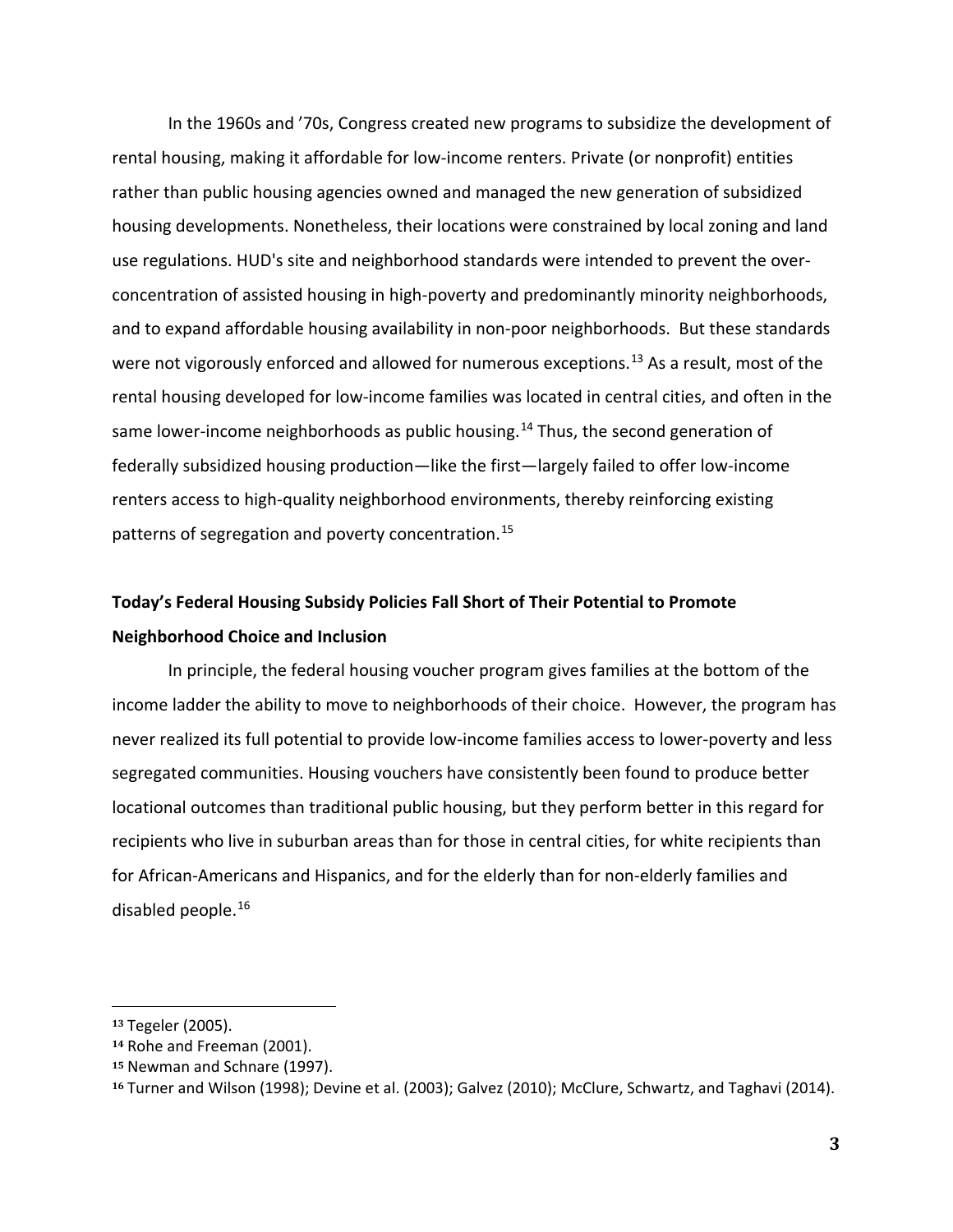The Low-Income Housing Tax Credit (LIHTC) plays a critical role today in supporting the production of rental housing affordable for households with low to moderate incomes. State policies shape the geographic distribution of LIHTC units, and for many years, most units reinforced existing patterns of economic segregation.<sup>[17](#page-4-0)</sup> Recent evidence suggests that LIHTC has increasingly been used to develop affordable housing in suburban jurisdictions, potentially expanding opportunities for low- and moderate-income renters to find affordable housing in opportunity-rich communities.<sup>18</sup>

Although federal housing finance institutions no longer enforce redlining, they do little to reverse the legacy of segregation or encourage inclusion of low- and moderate-income homeowners in neighborhoods of opportunity. The federal government currently provides almost no direct subsidies for homeownership, although local housing authorities are authorized to allocate a portion of housing vouchers to very low-income homebuyers.<sup>[19](#page-4-2)</sup> However, through the mortgage interest deduction, the federal tax code provides significant subsidies to homeowners, with the biggest subsidies going to the highest-income households.<sup>20</sup> As discussed further in Chris Herbert's essay on homeownership in this volume, the mortgage interest deduction helps perpetuate racial and economic segregation by raising house prices and exacerbating affordability barriers.

Too often, policies aimed at expanding access to opportunity-rich neighborhoods (i.e., fair housing policies) are pursued separately from housing subsidy policies. And tensions between these goals and their respective constituencies arise often—in decisions about whether to invest in the preservation of affordable housing located in distressed or marginal neighborhoods, about whether to help low-income families move to non-poor neighborhoods or prioritize the redevelopment of neighborhoods where they are currently concentrated, and about how much to spend per household or housing unit (since land, and therefore housing, is more expensive in high-opportunity neighborhoods, requiring higher subsidies).

<span id="page-4-0"></span> **<sup>17</sup>** Newman and Schnare (1997).

<span id="page-4-1"></span>**<sup>18</sup>** McClure (2006).

<span id="page-4-2"></span>**<sup>19</sup>** Turnham et al. (2003).

<span id="page-4-3"></span>**<sup>20</sup>** Turner et al. (2013).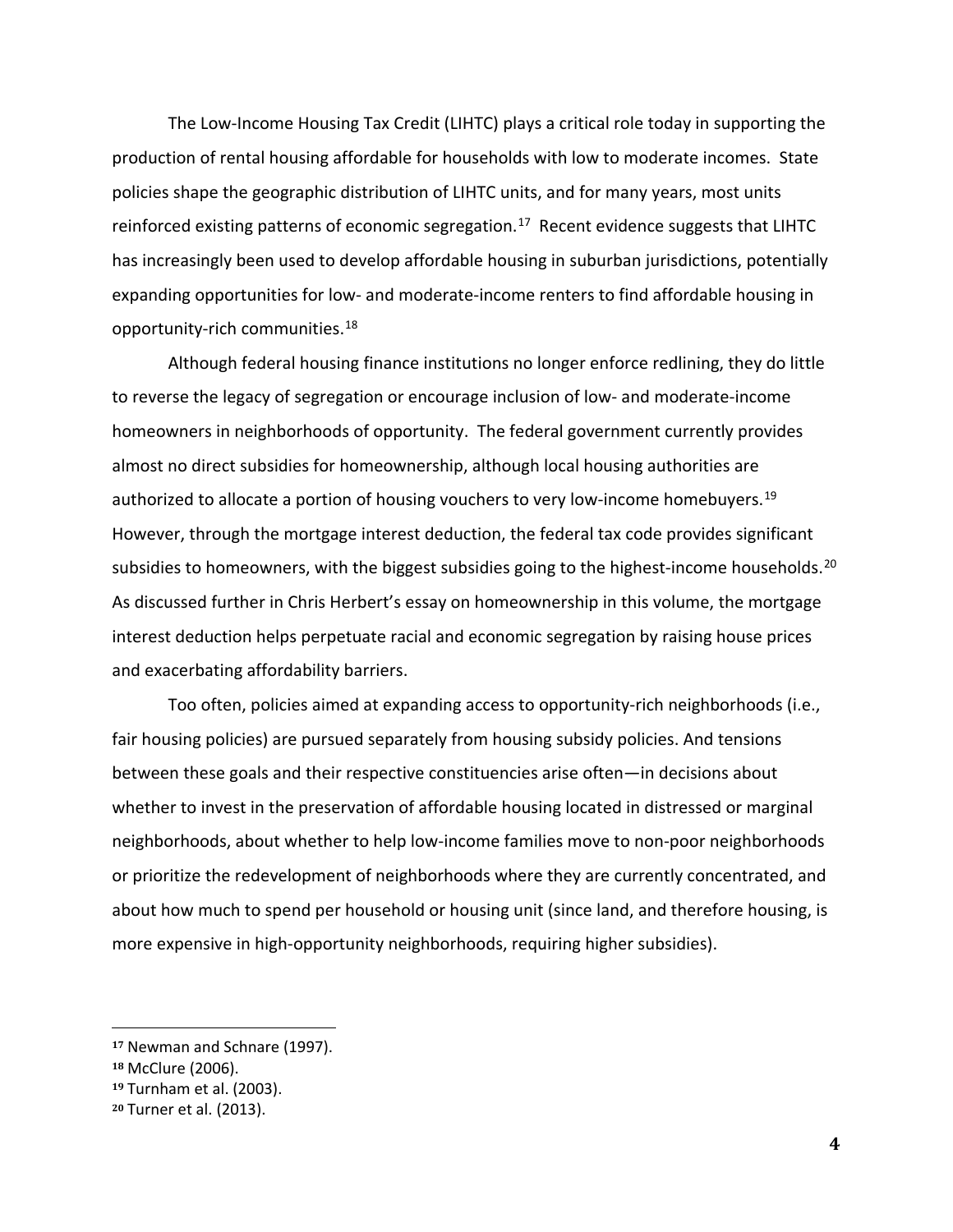**Looking Ahead, Housing Subsidy Policies Can and Should Enable Low-Income Families to Live in Opportunity-Rich Communities while also Contributing to the Revitalization of Distressed Neighborhoods**

But this vision cannot be achieved if investments in affordable housing development are allocated one project at a time, or if programs targeting the poorest renters and those serving moderate-income renters and homeowners operate in isolation. Often, conflicts between alternative uses for scarce housing subsidy resources stem from the fact that individual investments are assessed in isolation, rather than as part of a strategic portfolio of investments. To illustrate, when a policymaker has to decide whether the next available \$1 million should be used to launch an assisted housing mobility program, preserve and rehabilitate affordable housing in a gentrifying neighborhood, or build mixed-income housing in a distressed community, one strategy does indeed have to win at the expense of the others. But a more deliberate citywide—or better still, regionwide—planning process allocating \$5 million to promote housing affordability and inclusion might well decide that these three initiatives would be complementary and should all be funded.

To maximize the benefits of housing subsidies, policymakers should develop and pursue *portfolio strategies* that target different investments and interventions to different types of neighborhoods. This kind of portfolio strategy would ideally encompass both affordable rental housing and accessible homeownership and address the needs of households with incomes ranging from extremely low to moderate. Other papers in this volume focus on land use and regulatory issues, which would contribute to a portfolio strategy aimed at housing affordability and inclusion. The papers in this section focus on the role of housing subsidies.

Here I offer a set of basic principles about how housing subsidies should be deployed in four stylized types of neighborhoods: 1) severely distressed, 2) stable low-income, 3) emergent, and 4) opportunity-rich. To be clear, this typology is intended to highlight the value of a comprehensive approach that tailors interventions to the particular challenges and assets of different neighborhoods that make up a city or region. In reality, the borders between these four types are blurry and dynamic, requiring that local stakeholders make judgment calls about

**5**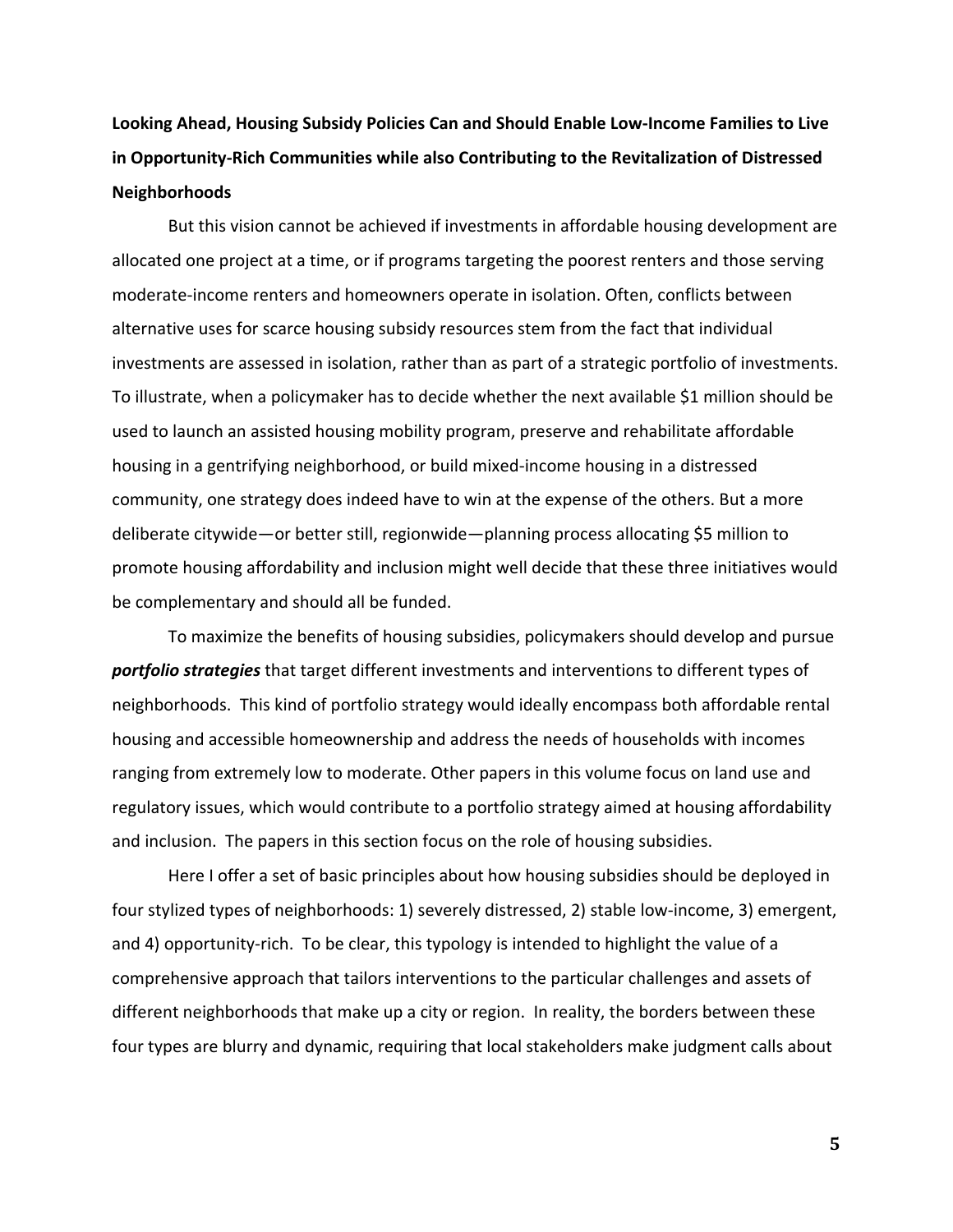the likely trajectories of individual neighborhoods and about the most appropriate mix of investments.

In *severely distressed neighborhoods*, subsidized housing probably should not be further concentrated. Investments in these neighborhoods should focus instead on the most urgent problems facing residents—often safety, school quality, and access to jobs will top the list. Renovation or replacement of existing subsidized housing should be pursued only as part of a larger neighborhood revitalization effort. But, when launching a wholesale revitalization effort, planners should assume their efforts will ultimately succeed and plan for the preservation of affordable rentals and for-sale housing from the outset.

The argument against further concentrating new subsidized housing also applies in other, more *stable low-income neighborhoods.* Here, subsidized housing investments should focus on renovation and preservation of the affordable housing stock, including publicly and privately owned rental properties as well as owner-occupied housing. In some cases, subsidies to help low- and moderate-income households acquire and renovate vacant homes can expand affordable housing options while also contributing to neighborhood stability.

Preservation and expansion of affordable housing options should be the top priority in *emergent neighborhoods.* As amenities and opportunities expand in these neighborhoods and market pressures intensify, planners should protect the existing subsidized stock and add to it. They should also support the acquisition and preservation of existing unsubsidized housing both multifamily and single-family—providing subsidies to individual households, property owners, and community partnerships to keep this stock affordable for a mix of households with incomes ranging from very low to moderate. Ideally, these efforts can get underway before market pressures have pushed land values and acquisition costs too high, so that a range of affordable housing options are effectively "built in" as the neighborhood revitalizes.

Finally, in *opportunity-rich neighborhoods*, housing subsidies should be deployed (along with other policy tools) to expand affordable housing options. The federal Housing Choice Voucher program can play an important role here, if local authorities use it to help recipients find, move into, and stay in housing located in communities that offer high-quality amenities and opportunities. In addition, public agencies can acquire existing properties and make them

**6**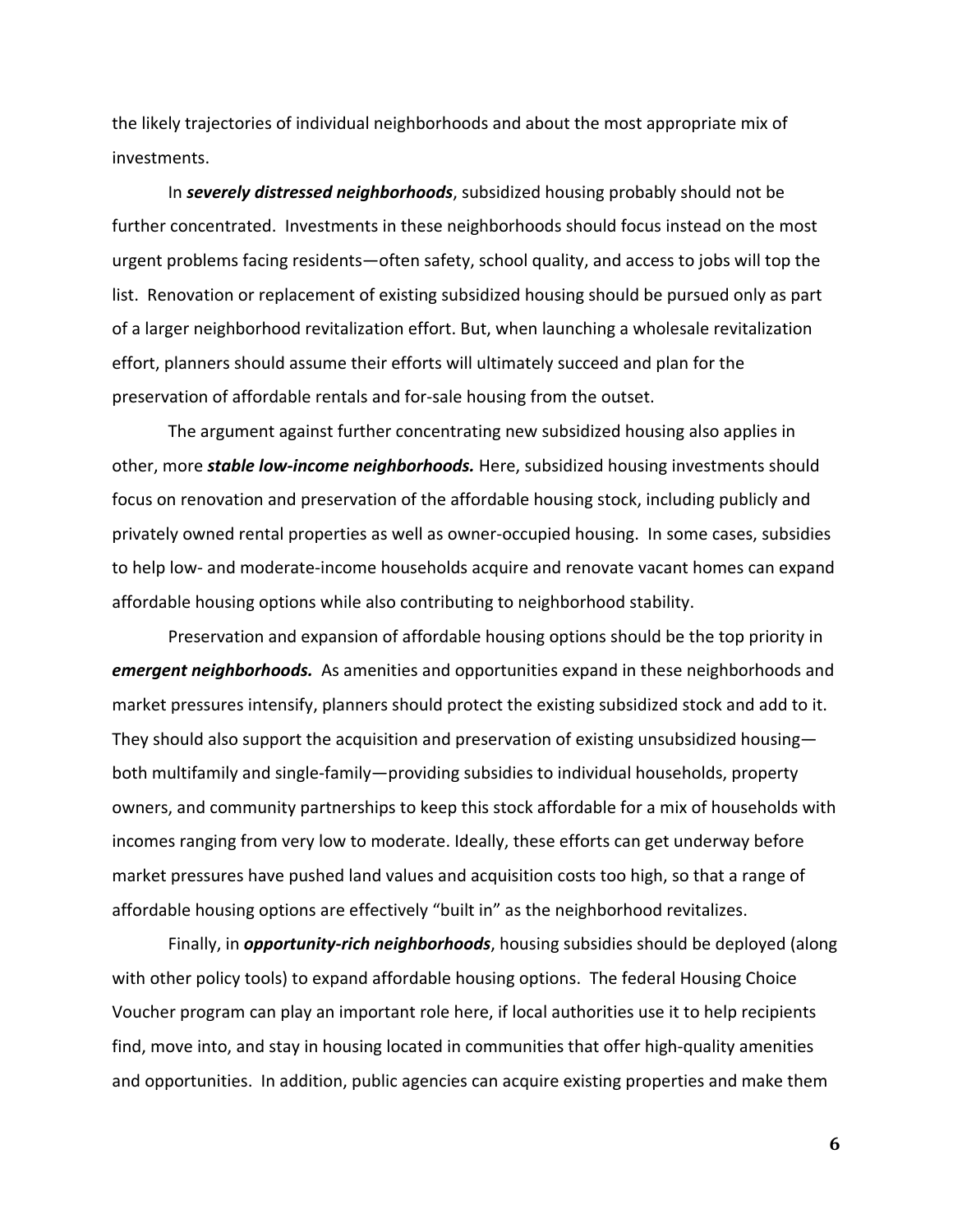available for rental at below-market rents, target Low-Income Housing Tax Credits to expand the supply of affordable rentals in high-opportunity neighborhoods, and enable low- and moderate-income homebuyers to purchase in these communities.

The right mix of strategies will vary across metro areas, because the distribution of neighborhoods across these four types varies, along with the social and economic geography of the region as a whole. Prosperous metros with intense demand pressures and high housing costs have more emergent neighborhoods (relative to distressed and low-income) and higher housing costs in all types of neighborhoods than weaker market areas. Consequently, the need for preservation is more intense, and investments in distressed or stable low-income neighborhoods are more likely to spark revitalization (with its opportunities and challenges). In softer markets, on the other hand, acquiring or producing affordable housing in highopportunity neighborhoods may be considerably less costly, and housing acquisition and renovation in stable low-income neighborhoods can significantly expand the availability of decent, affordable housing over the long term.

The design and execution of this kind of portfolio strategy is, of course, more easily said than done. The three papers that follow dig into some of the specifics, focusing in turn on 1) how to balance development of new housing with investments in low-income communities; 2) what it takes to expand subsidized rental housing in high-opportunity neighborhoods; and 3) how to restructure homeownership incentives and subsidies to promote inclusion.

#### **Bibliography**

- Chetty, Raj, and Nathaniel Hendren. 2015. "The Impacts of Neighborhoods on Intergenerational Mobility: Childhood Exposure Effects and County-Level Estimates." Cambridge, MA: Harvard University.
- Chetty, Raj, Nathaniel Hendren, and Lawrence F. Katz. 2015. *The Effects of Exposure to Better Neighborhoods on Children: New Evidence from the Moving to Opportunity Experiment. Boston,* MA: Harvard University and NBER.
- Devine, Deborah J., Robert Gray, Lester Rubin, and Lydia Taghavi. 2003. *Housing Choice Voucher Location Patterns: Implications for Participant and Neighborhood Welfare*. Washington, D.C.: U.S. Department of Housing and Urban Development.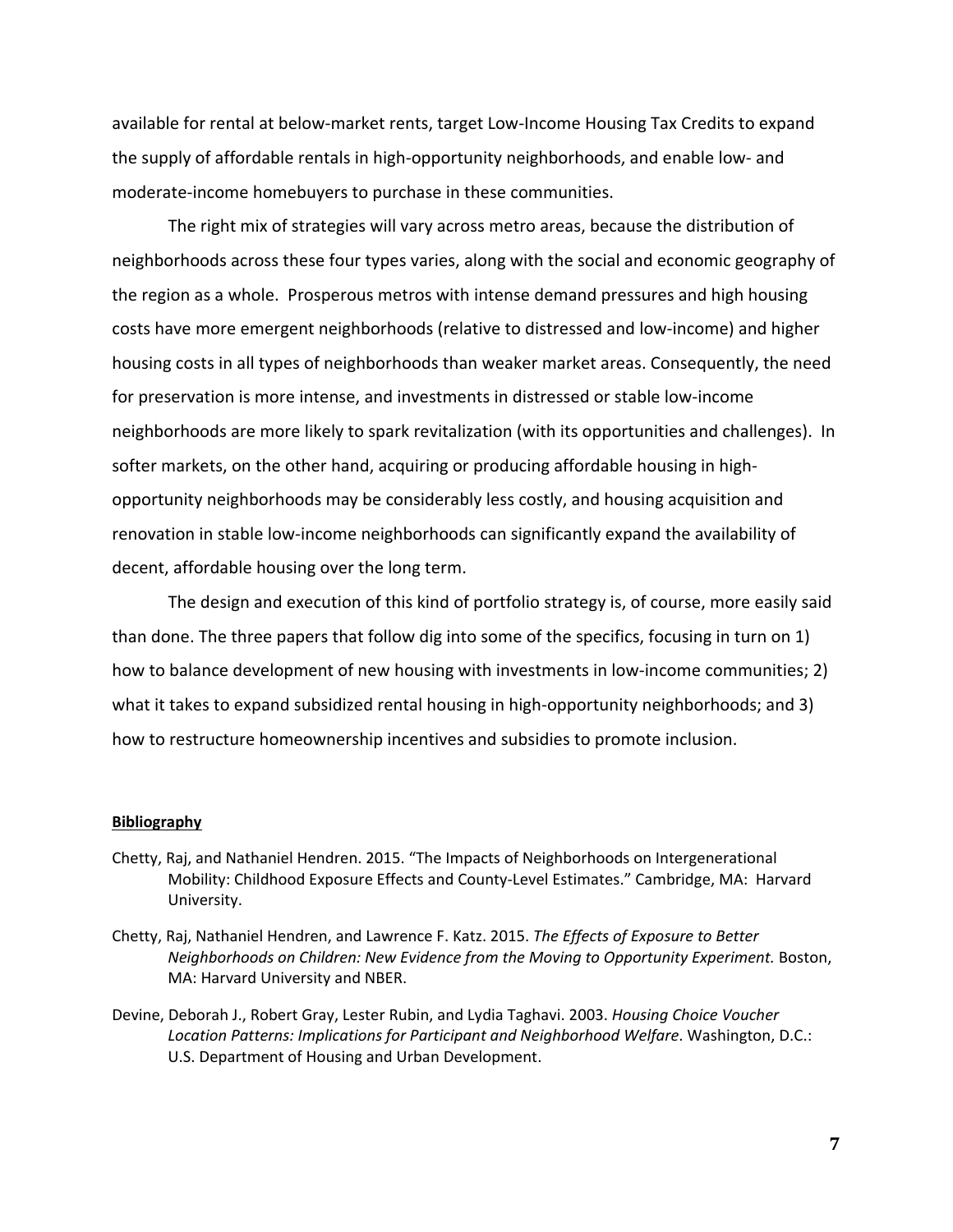- Ellen, Ingrid Gould, and Margery Austin Turner. 1997. "Does Neighborhood Matter? Assessing Recent Evidence." *Housing Policy Debate* 8, no. 4: 833–66.
- Galvez, Martha M. 2010. "What Do We Know About Housing Choice Voucher Program Location Outcomes? A Review of Recent Literature." Washington, D.C.: The Urban Institute.
- Hirsch, Anorld R. 2000. "Searching for a 'Sound Negro Policy': A Racial Agenda for the Housing Acts of 1949 and 1954." *Housing Policy Debate* 13, no. 2.
- ———. 2003. "Second Thoughts on the Second Ghetto." *Journal of Urban History* 29, no. 3: 298-309.
- Mapping Life Expectancy. 2014. Virginia Commonwealth University Center on Society and Health. <http://www.societyhealth.vcu.edu/work/the-projects/mapping-life-expectancy.html>
- Massey, Douglas A. and Nancy A. Denton. 1993. *American Apartheid: Segregation and the Making of the Underclass*. Cambridge, MA: Harvard University Press.
- Massey, Douglas S., Len Albright, Rebecca Casciano, Elizabeth Derickson, and David N. Kinsey. 2013. *Climbing Mount Laurel: The Struggle for Affordable Housing and Social Mobility in an American Suburb*. Princeton: Princeton University Press.
- McClure, Kirk. 2006. "The Low-Income Housing Tax Credit Program Goes Mainstream and Moves to the Suburbs." *Housing Policy Debate* 17, no. 3.
- McClure, Kirk, Alex F. Schwartz, and Lydia B. Taghavi. 2014. "Housing Choice Voucher Location Patterns a Decade Later." *Housing Policy Debate* 25, no. 2: 215-33. http://www.tandfonline.com/doi/full/10.1080/10511482.2014.921223#abstract.
- Newman, Sandra J., and Ann B. Schnare. 1997. "'...And a suitable living environment': The Failure of Housing Programs to Deliver on Neighborhood Quality." *Housing Policy Debate* 8, no. 4: 703-41.
- Polikoff, Alexander. 2006. *Waiting for Gautreaux: A Story of Segregation, Housing, and The Black Ghetto*. Evanston, IL: Northwestern University Press.
- Popkin, S. J., V.E. Gwiasda, D.P. Rosenbaum, L.M. Olson, and L. F. Buron. 2000. *The Hidden War: Crime and the Tragedy of Public Housing in Chicago*. New Brunswick, NJ: Rutgers University Press.
- Rohe, William, and Lance Freeman. 2001. "Assisted Housing and Residential Segregation—the Role of Race and Ethnicity in the Siting of Assisted Housing Developments." *Journal of the American Planning Association* 67, no. 3: 279-92.
- Sharkey, Patrick. 2013. *Stuck in Place: Urban Neighborhoods and the End of Progress toward Racial Equality*. Chicago: University of Chicago Press.
- Spence, Lewis H. 1993. "Rethinking the Social Role of Public Housing." *Housing Policy Debate* 4, no. 3: 355-72.
- Tegeler, Philip. 2005. "The Persistence of Segregation in Government Housing Programs." In *The Geography of Opportunity: Race and Housing Choice in Metropolitan America*, edited by Xavier de Souza Briggs, 197-218. Washington, D.C.: The Brookings Institution.